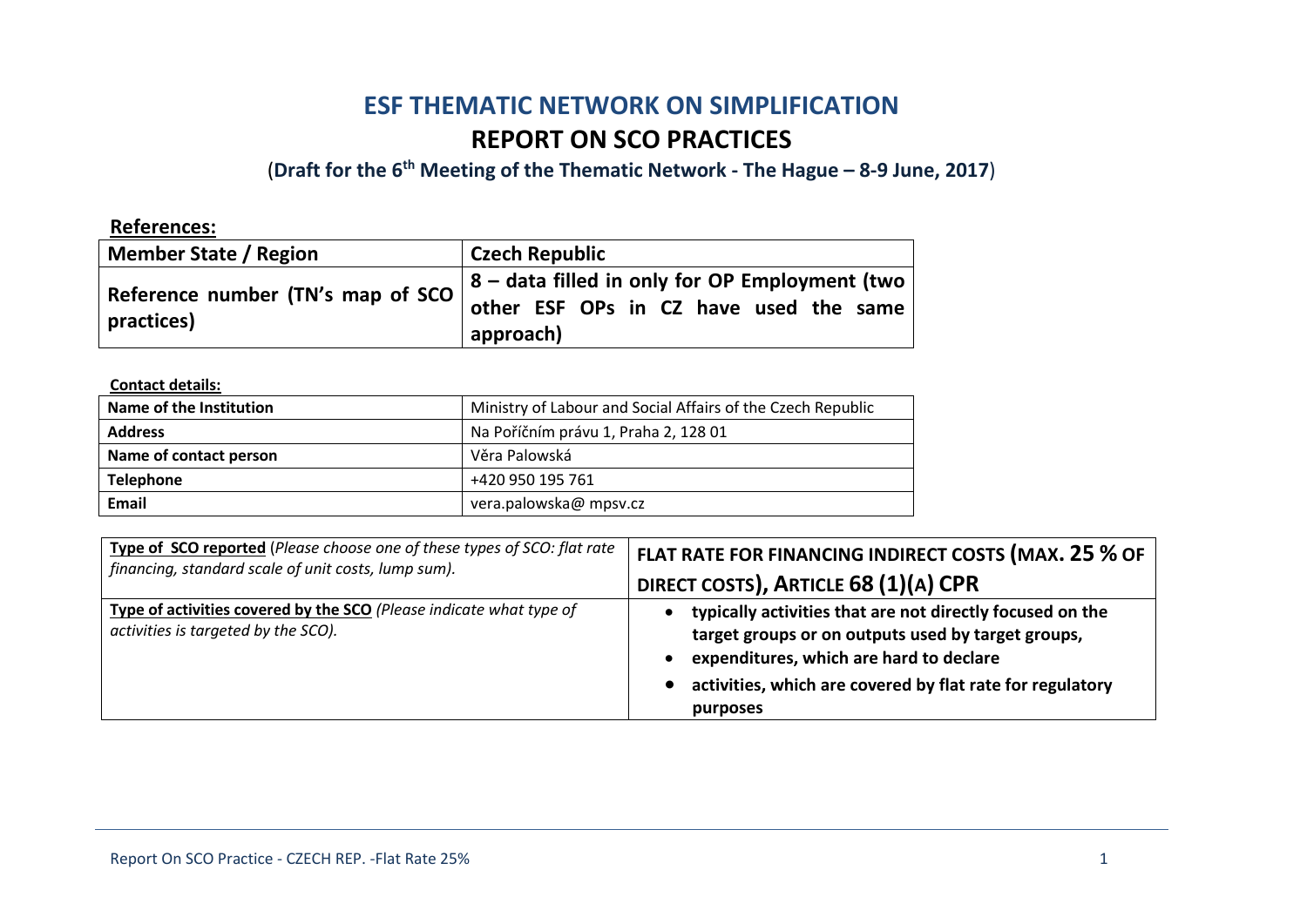### **A. PROJECT DESCRIPTION**

**A1. Description of the type of operation** *(Please describe in brief what types of operations are covered by SCO)*

All types of operations with direct costs bellow 500 mil. CZK; except for operations in the priority axis technical assistance and except for operations managed by the Labour Office in the field of active employment policy.

The areas for using the flat rate for indirect costs can be summarized as follows:

Professional training of employees, projects for support of social dialogue, projects for job-seekers and other socially excluded groups on labour market, projects on social integration, on training of social workers, transformation of social services, projects on equal opportunities, childcare facilities, social innovation and transnational cooperation, training of civil servants

**A2. Definition of outputs/results** (*Please give a short definition of outputs and/or results)*

Outputs/results are connected with the direct costs. They differ based on the content of the projects.

**A3. Beneficiaries** *(please indicate the types of beneficiaries involved in the operations covered by SCO)*

NGOs, private companies, sole traders, public entities, schools, municipalities

**A4. Target group(s)** *(Please list target groups within projects covered by SCO)*

Virtually all the target groups

### **B. METHODOLOGY AND CALCULATION METHOD**

**B.1 Methodology** *(please indicate which methodology/ies has/have been used: Fair, equitable and verifiable method / use of existing EU schemes for similar types of operation and beneficiary / Use of existing own national schemes for similar types of operations and beneficiaries / use of rates and specific methods enshrined in the regulation or in a delegated act / use of a draft budget /combination of methodologies).*

*Please indicate if the concerned SCO has been covered by Art. 14(1) ESF)*

We have used fair, equitable and verifiable method.

Flat rate for indirect costs is not covered by article 14(1) ESF, it is based on article 68 (1) a) CPR.

**B.2 Calculation Methods** *(please describe how the calculations have been made)*

Calculation was done on a sample of projects from the previous programming period 2007-2013. The flat rates for indirect costs used in 2007-2013 in CZ ESF OPs (and approved by EC in 2008) were used as a basis which was updated for period 2014-2020. The main changes included shifting certain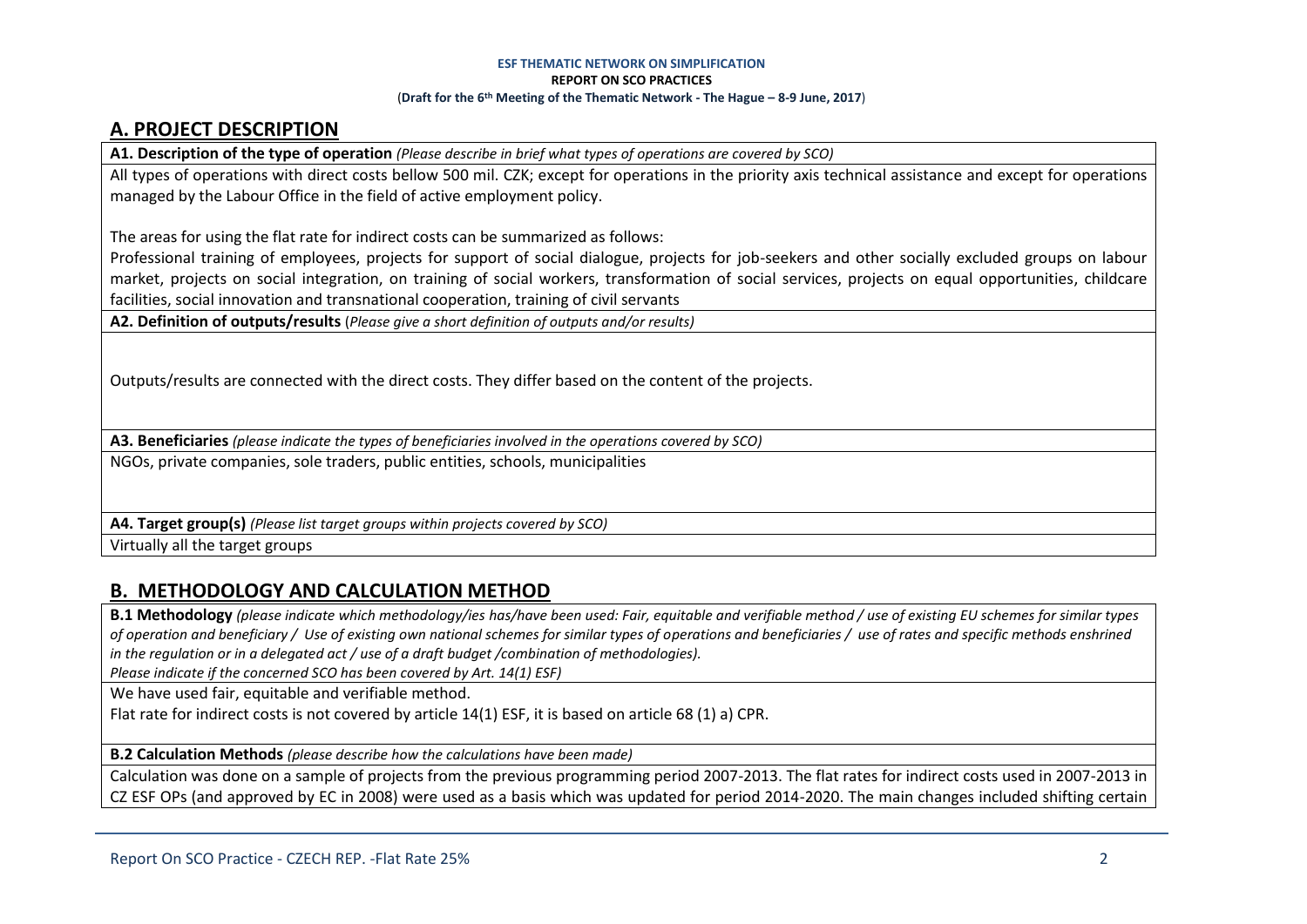staff costs from direct to indirect (and thus using the maximum rate of 25 %) and adjusting the limits for reduction of the flat rates (due to size of direct costs or due to high levels of external services).

**B.3 Data source** *(please indicate the type of data used and the data source)*

Historical data from similar projects in programming period 2007-2013.

# **C. IMPLEMENTATION OF SCO**

(*Please describe in brief what implementation rules and conditions have been set out)*

Indirect costs are mainly project administration and management costs and other overheads. They are paid as a flat rate on the basis of real costs actually incurred and paid. Rates for indirect costs specified in calls of proposals are as follows:

- direct costs up to 0,37 mil. EUR flat rate for indirect costs 25 % is applied,
- direct costs above 0,37 mil. EUR and up to 1,5 mil. EUR flat rate for indirect costs 20 % is applied,
- direct costs above 1,5 mil. EUR and up to 3,7 mil. EUR flat rate for indirect costs 15 % is applied,
- direct costs above 3,7 mil. EUR and up to 18,5 mil. EUR flat rate for indirect costs 10 % is applied.
- direct cost above 18,5 mil. EUR (500 mil. CZK) flat rate for indirect cost is not applied.

Aspect of external services are taken into account: if external services represent more than 90 % of direct costs, then the rate of indirect cost is reduced to 20 % of the basic rate, if external services are above 60 % and below 90 % of direct costs, then the rate of indirect cost is reduced to 60 % of the basic rate. If external services represent up to 60 % of direct costs then the basic rates for indirect costs mentioned above apply.

### **D. AUDIT TRAIL**

*(Please provide a brief description of the audit trail for the concerned SCO, including documents, key contents/conditions and procedures)*

As regards documentation for setting the rates of indirect costs, we have analysis, calculations and also supporting documents for each project in the sample.

As regards the level of beneficiaries, indirect costs are being payed based on eligible direct costs. The administrative verifications and on-the-spot controls hence concentrate on direct costs and their eligibility and also whether indirect costs are not being declared as direct. Indirect costs as such are not subject of verifications.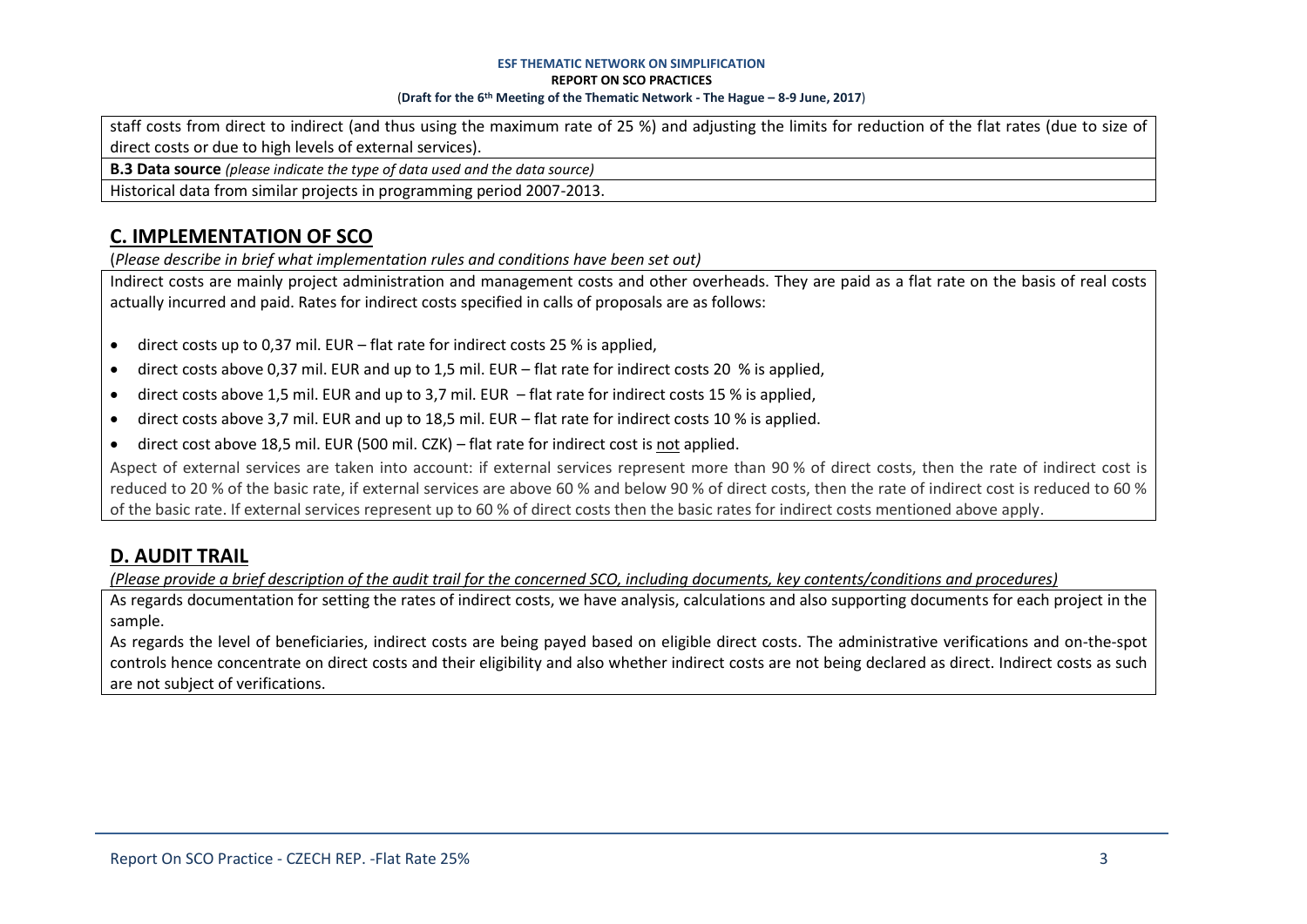### **E. ASSESSMENT BY THE AUDIT AUTHORITY(IES) INCLUDING EVENTUAL EX ANTE ASSESSMENT**

*(If relevant, please explain how the audit authority has been involved in preparation and assessment of the SCO).* 

According to the Czech Single methodological framework the National Coordination Authority (NCA) and the Paying and Certifying Authority (PCA) are to be consulted with the managing documentation of the operational programme and all its revisions. This documentation includes also rules for applicant and beneficiaries, which include also rules for projects with direct and indirect costs. Given the procedures in the Czech Single methodological framework, the Audit Authority has not specifically assessed the draft of the indirect costs, but it was consulted with the rules for beneficiaries, including rules for projects with direct and indirect costs.

### **F. IMPACT OR ADDED VALUE FOR THE MA, BENEFICIARIES AND OTHER STAKEHOLDERS**

*(Please explain how you have perceived impact/added value of the SCO for the MA, beneficiaries and other stakeholders).* 

- 1. Indirect costs (up to 25 % of direct costs) are not declared and do not need to be justified by the beneficiary and checked by the MA
- 2. Reduction of administrative burden typical indirect costs represent small expenditure with excessive documentation of their eligibility
- 3. Covering costs by the flat rate ensures their limitation more resources remain available for direct work with the target groups and for generating outputs for the target groups.
- 4. Verifications carried out by the MA are more focused on outputs/results achieved instead of being concentrated on collecting and verifying financial documents for costs that do not generate outputs for the target groups.

### **G. SPECIFIC ISSUES FACED WITHIN CALCULATION AND IMPLEMENTATION OF THE SCO**

*(Please indicate any issues/problems/challenges you have experienced when setting out or implementing the SCO, i.e. high workload, state aid, public procurement, national legislation, revenues etc.)*

We experienced resistance of some beneficiaries as they in some cases had complained about the rates as being too restrictive. Our experience so far however does not suggest that using flat rate for indirect cost would limit the absorption capacity of beneficiaries.

### **H. LESSONS LEARNED AND POINTERS**

*(Please indicate any unforeseen practical implications that have emerged and any key lessons you have learned from the development and implementation of the concerned SCO practice).*

In addition to setting out the rules for beneficiaries before calls for proposals are launched, it is absolutely necessary to establish the "interpretative practice" for implementation period of projects. In this particular case it is necessary to distinguish between direct and indirect costs as the beneficiaries tend to be very creative and are motivated to declare maximum of the costs as direct costs. The MA must be prepared to apply the